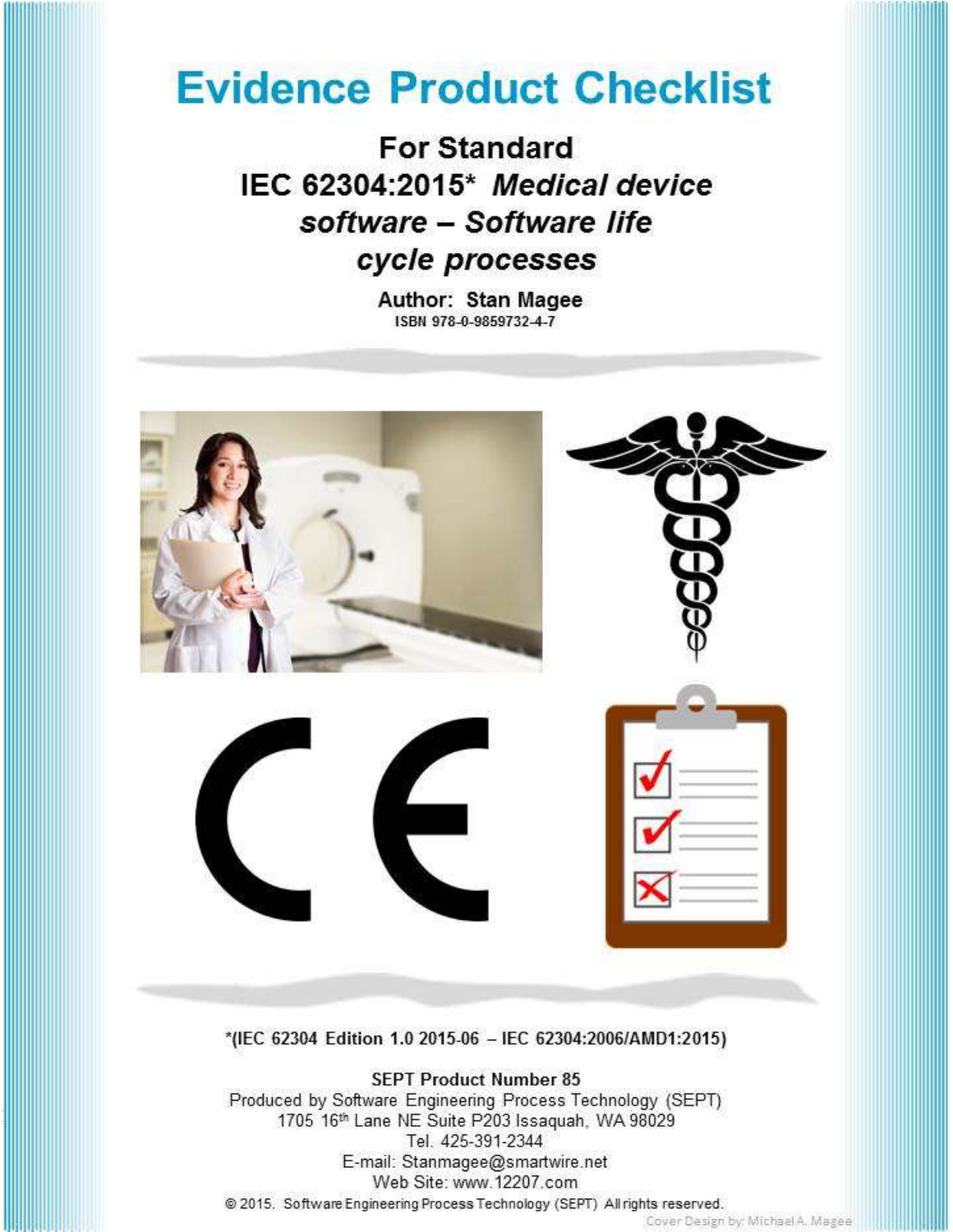## Evidence Product Checklist For Standard IEC 62304:2015\* Medical device software – Software life cycle processes

\*IEC 62304 Edition 1.0 2015:06 – IEC 62304:2006/AMD1:2015

ISBN 978-0-9859732-4-7

Author: Stan Magee SEPT Product Number 85

Produced by Software Engineering Process Technology (SEPT) 1705 16th Lane NE Suite P203 Issaquah, WA 98029 Tel. 425-391-2344 E-mail: Stanmagee@smartwire.net

10/20/2015 1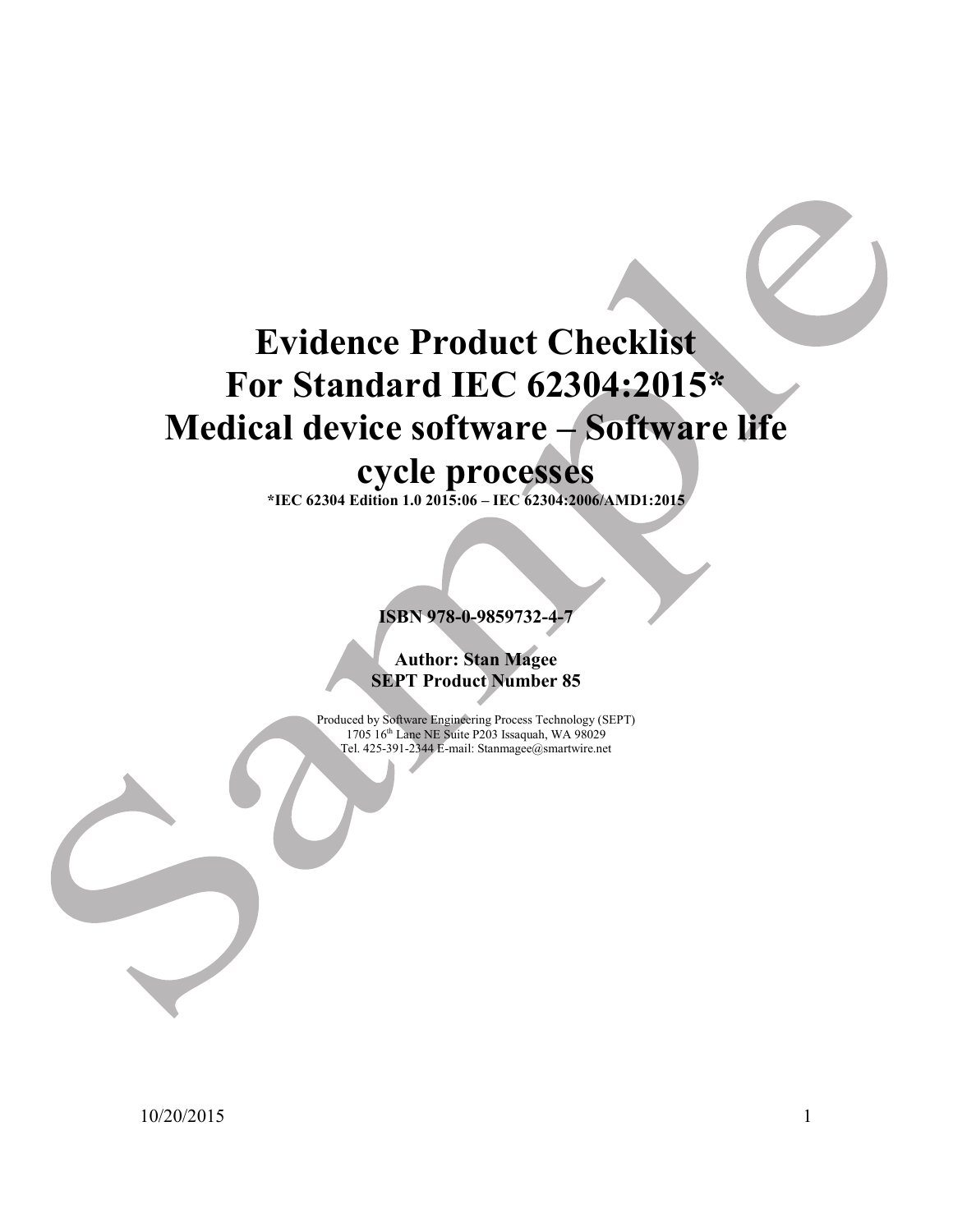### Evidence Product Checklist For Standard IEC 62304:2015 Medical device software – Software life cycle processes (including Amendment 1)

#### Introduction to Amendment 1

IEC released amendment 1 for IEC 62304 in June of 2015. The purpose of this revision was:

- 1. Additional requirements to address software life cycle processes specific to legacy software.
- 2. Clarification of requirements and updates for Software Safety Classification to include a risk-based approach, focus on overall medical device risk analysis, and with a strong reference for using ISO 14971 processes.
- 3. Minor revisions to approximately 40% of the standard. .

This checklist addresses the amendment and the base standard.

#### Introduction to the checklist

The process of defining what is necessary for compliance with a standard for software life cycle processes such as "IEC 62304:2015" is often confusing and laborious because the directions contained in the guidelines are unclear or ambiguous. To aid in determining what is actually "recommended" by the document in the way of physical evidence of compliance, the experts at SEPT have produced this checklist. This checklist is constructed around a classification scheme of physical evidence comprised of procedures, plans, records, documents, audits, and reviews. There must be an accompanying record of some type when an audit or review has been accomplished. This record would define the findings of the review or audit and any corrective action to be taken. For the sake of brevity this checklist does not call out a separate record for each review or audit. All procedures should be reviewed but the checklist does not call out a review for each procedure, unless the standard calls out the procedure review. In this checklist "manuals, reports, scripts and specifications" are included in the document category.

10/20/2015 2 The author has carefully reviewed the document "IEC 62304:2015 Medical device software – Software life cycle processes" and defined the physical evidence recommended based upon this classification scheme. SEPT has conducted a second review of the complete list to ensure that the documents' producers did not leave out a physical piece of evidence that a "reasonable person" would expect to find. It could certainly be argued that if the document did not call it out then it is not recommended; however, if the document was used by an organization to improve its process, then it would make sense to recognize missing documents. Therefore, there are documents specified in this checklist that are implied by the standard, though not specifically called out in the document, and they are designated by an asterisk (\*) throughout this checklist. These items are classified as suggested. If a document is called out more than one time, only the first reference is stipulated. If there are no new requirements or suggestions in a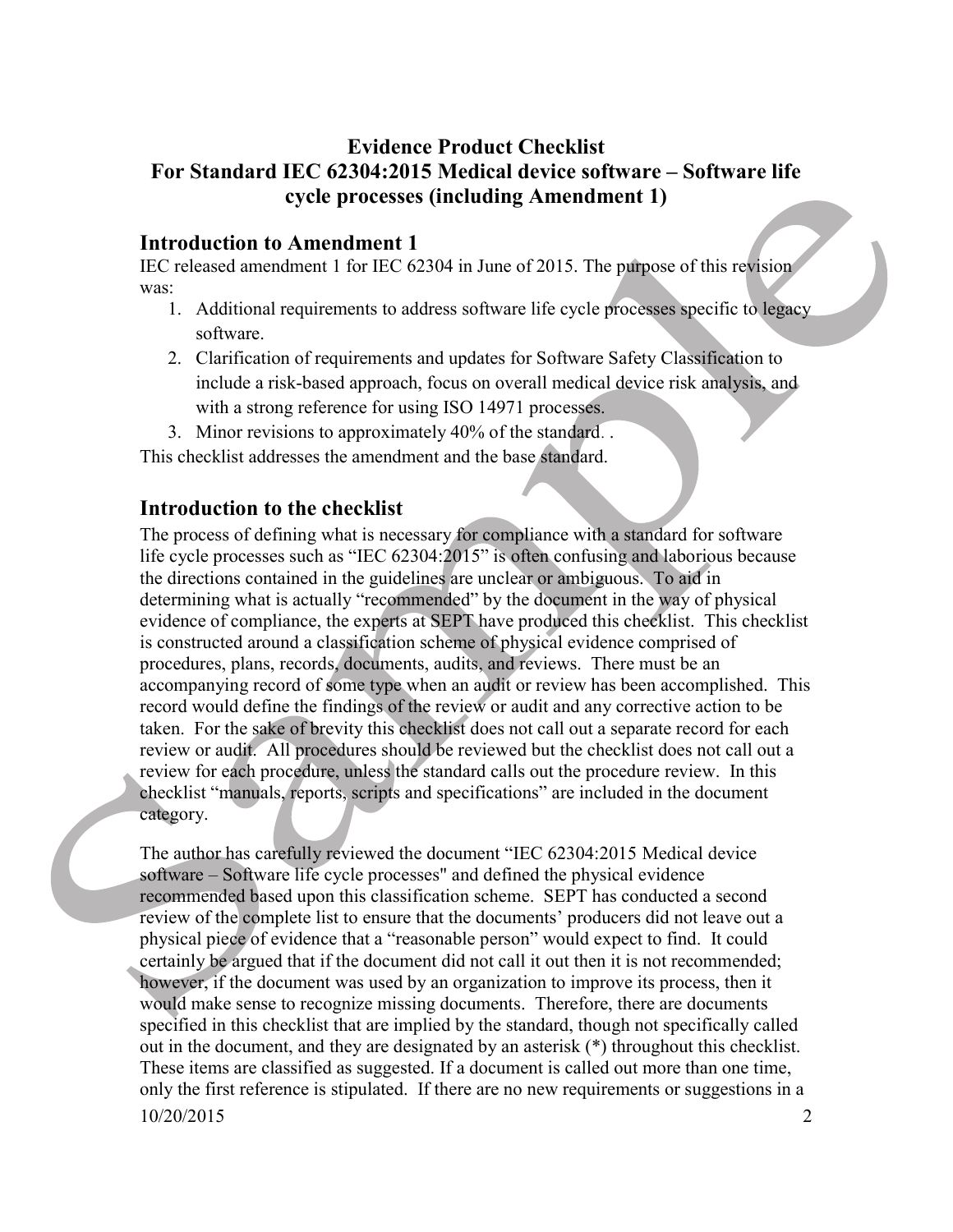particular clause or sub-clause then the clause or sub-clause is omitted throughout sections 2-8.

There are occasional situations in which a procedure or document is not necessarily separate and could be contained within another document. For example, the "Data Base Requirements Document" could be a part of the Software Requirements Document". The author has called out these individual items separately to ensure that the organization does not overlook any facet of physical evidence. If the organization does not require a separate document, and an item can be a subset of another document or record, then this fact should be denoted in the detail section of the checklist for that item. This should be done in the form of a statement reflecting that the information for this document may be found in section XX of Document XYZ. If the organizational requirements do not call for this physical evidence for a particular project, this should also be denoted with a statement reflecting that this physical evidence is not recommended and why. The reasons for the evidence not being recommended should be clearly presented in this statement. Further details on this step are provided in the Detail Steps section of the introduction. The size of these documents could vary from paragraphs to volumes depending upon the size and complexity of the project or business requirements.

#### IEC 62304:2015 – Medical device software – Software life cycle processes checklist

This checklist was prepared by analyzing each clause of this document for the key words that signify a:

- Procedure
- Plan
- Records
- Document (Including Lists, Manuals, Reports, Scripts and Specifications)
- Audit
- Review

This checklist specifies evidence that is unique. After reviewing the completed document, the second review was conducted from a common sense "reasonable man" approach. If a document or other piece of evidence appeared to be recommended, but was not called out in the document, then it is added with an asterisk (\*) after its notation in the checklist. The information was transferred into checklist tables, based on the type of product or evidence.

#### Using the Checklist

When a company is planning to use IEC 62304:2015 Medical device software – Software life cycle processes standard, the company should review the evidence checklist. If the company's present process does not address an IEC 62304:2015 product, then this question should be asked: Is the evidence product required for the type of business of the company? If in the view of the company the evidence is not required, the rationale should be documented and inserted in the checklist and quality manual. This rationale should pass "*the reasonable person rule*." If the evidence is required, plans should be prepared to address the missing item(s).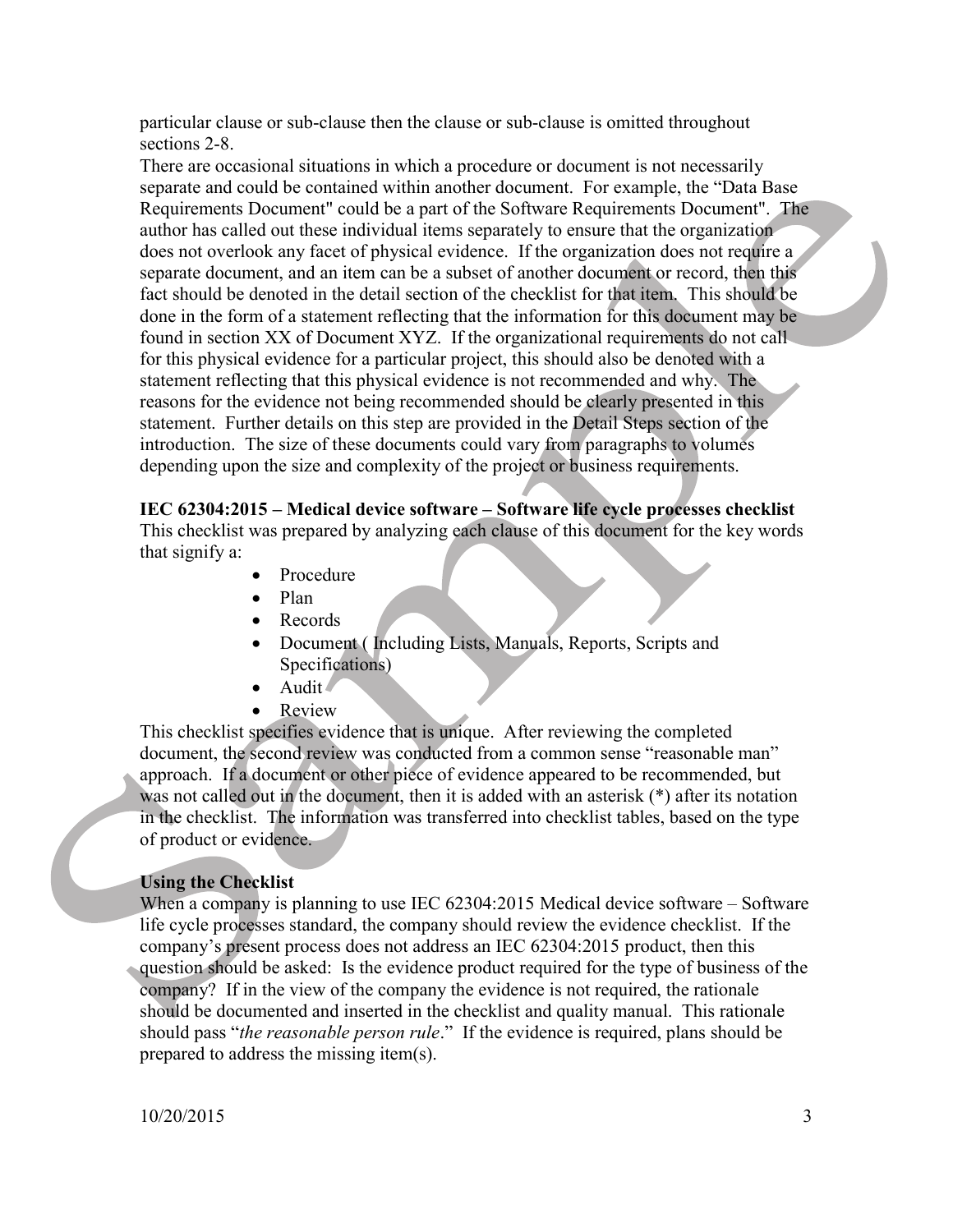#### Detail Steps

An organization should compare the proposed output of their organization against the checklist. In doing this, they will find one of five conditions that exist for each item listed in the checklist. The following five conditions and the actions required by these conditions are listed in the table below. This table applies for section 2 through 8

|    | <b>Condition</b>                                | <b>Action Required</b>                         |
|----|-------------------------------------------------|------------------------------------------------|
| 1. | The title of the documented evidence            | Record in checklist that the organization      |
|    | specified by the checklist (document,           | is compliant. This note (Yes) would go in      |
|    | plan, etc.) <i>agrees</i> with the title of the | column with the heading "Availability".        |
|    | evidence being planned by the                   |                                                |
|    | organization.                                   |                                                |
| 2. | The title of the documented evidence            | Record in the checklist the evidence title     |
|    | specified by the checklist (document,           | the organization uses and record that the      |
|    | etc.) <i>disagrees</i> with the title of the    | organization is compliant, would go in         |
|    | evidence planned by the organization            | column with the heading "Availability".        |
|    | but the content is the same.                    | The note would say "The title of the           |
|    |                                                 | documented evidence specified by the           |
|    |                                                 | checklist (document, etc.) disagrees with      |
|    |                                                 | the title of the evidence planned by the       |
|    |                                                 | organization but the content is the same".     |
| 3. | The title of the documented evidence            | Record in the checklist the title of the       |
|    | specified by the checklist (document,           | evidence (document, etc.) in which this        |
|    | etc.) is <i>combined</i> with another piece of  | information is contained. This note (The       |
|    | evidence.                                       | title of the documented evidence               |
|    |                                                 | specified by the checklist (document,          |
|    |                                                 | etc.) is <i>combined</i> with another piece of |
|    |                                                 | evidence.) would go in column with the         |
|    |                                                 | heading "Availability".                        |
| 4. | The title of the documented evidence            | Record in the checklist that the evidence      |
|    | specified by the checklist (document,           | is not required and the rationale for this     |
|    | etc.) is not planned by the organization        | decision. This note (The title of the          |
|    | because it is not required.                     | documented evidence specified by the           |
|    |                                                 | checklist (document, etc.) is not planned      |
|    |                                                 | by the organization because it is not          |
|    |                                                 | required) would go in the column with          |
|    |                                                 | the heading "(Not Required/Rationale)".        |
|    | 5. The title of the documented evidence         | Record in the checklist when this              |
|    | called out by the checklist (document,          | evidence will be planned and reference a       |
|    | etc.) is not planned by the organization        | plan for accomplishing this task. (The         |
|    | and should be planned by it.                    | title of the documented evidence called        |
|    |                                                 | out by the checklist (document, etc.) is       |
|    |                                                 | not planned by the organization and            |
|    |                                                 | should be planned by it. This note would       |
|    |                                                 | go in column with the heading                  |
|    | 10/20/2015                                      | (Comments).                                    |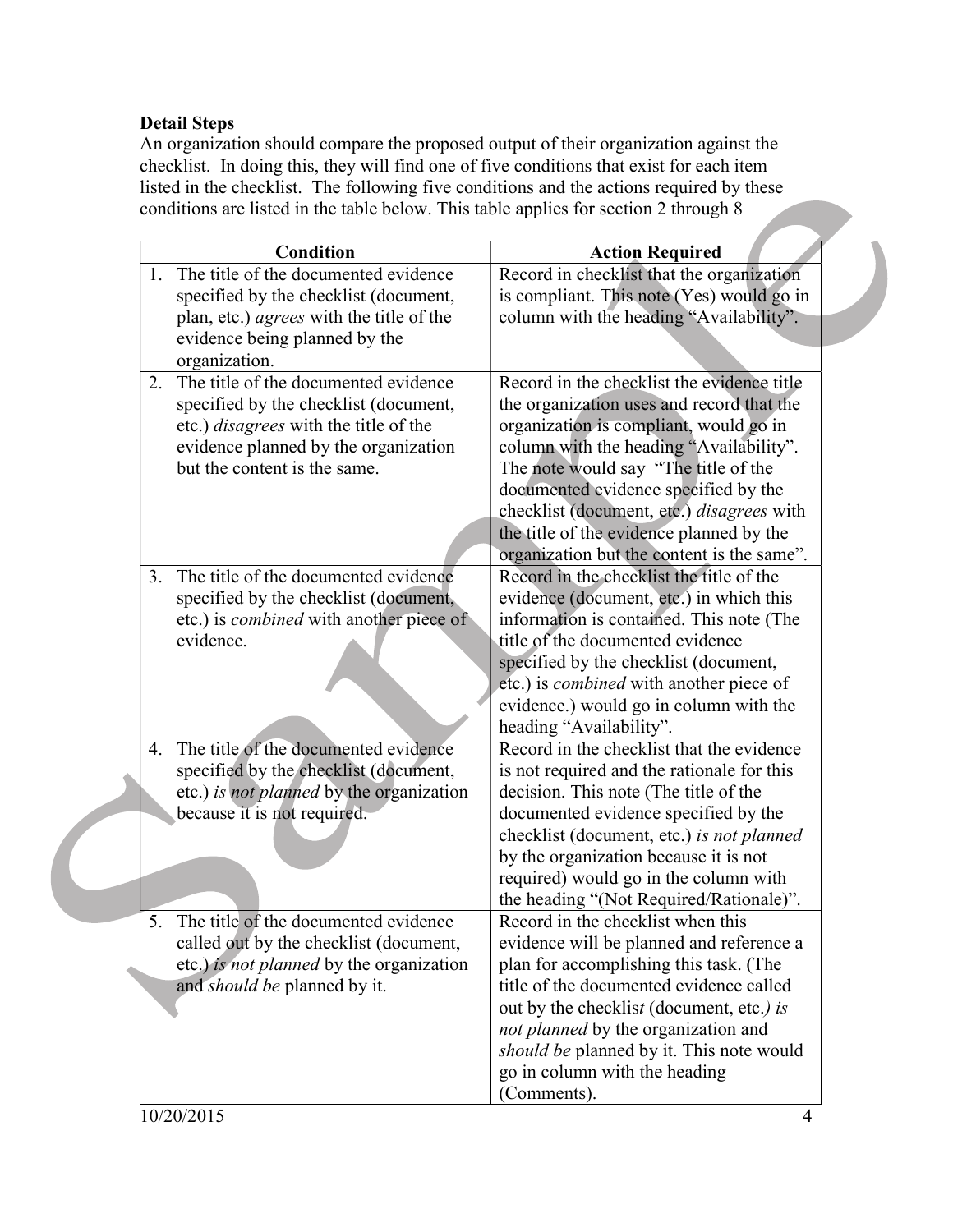#### Components of the Checklist

This checklist is composed of 9 sections:

- Section 1. Introduction to amendment 1 and the checklist
- Section 2. Composites of all recommended and suggested "IEC 62304:2015 -Medical device software – Software life cycle processes" evidence products.
- Sections 3-8. Individual checklists for each evidence type.
- Section 9. "About the Author"

#### Product Support

All reasonable questions concerning this checklist or its use will be addressed free of charge for 60 days from time of purchase, up to a maximum of 4 hours consultation time.

#### Warranties and Liability

Software Engineering Process Technology (SEPT) makes no warranties implied or stated with respect to this checklist, and it is provided on an "as is" basis. SEPT will have no liability for any indirect, incidental, special or consequential damages or any loss of revenue or profits arising under, or with respect to the use of this document.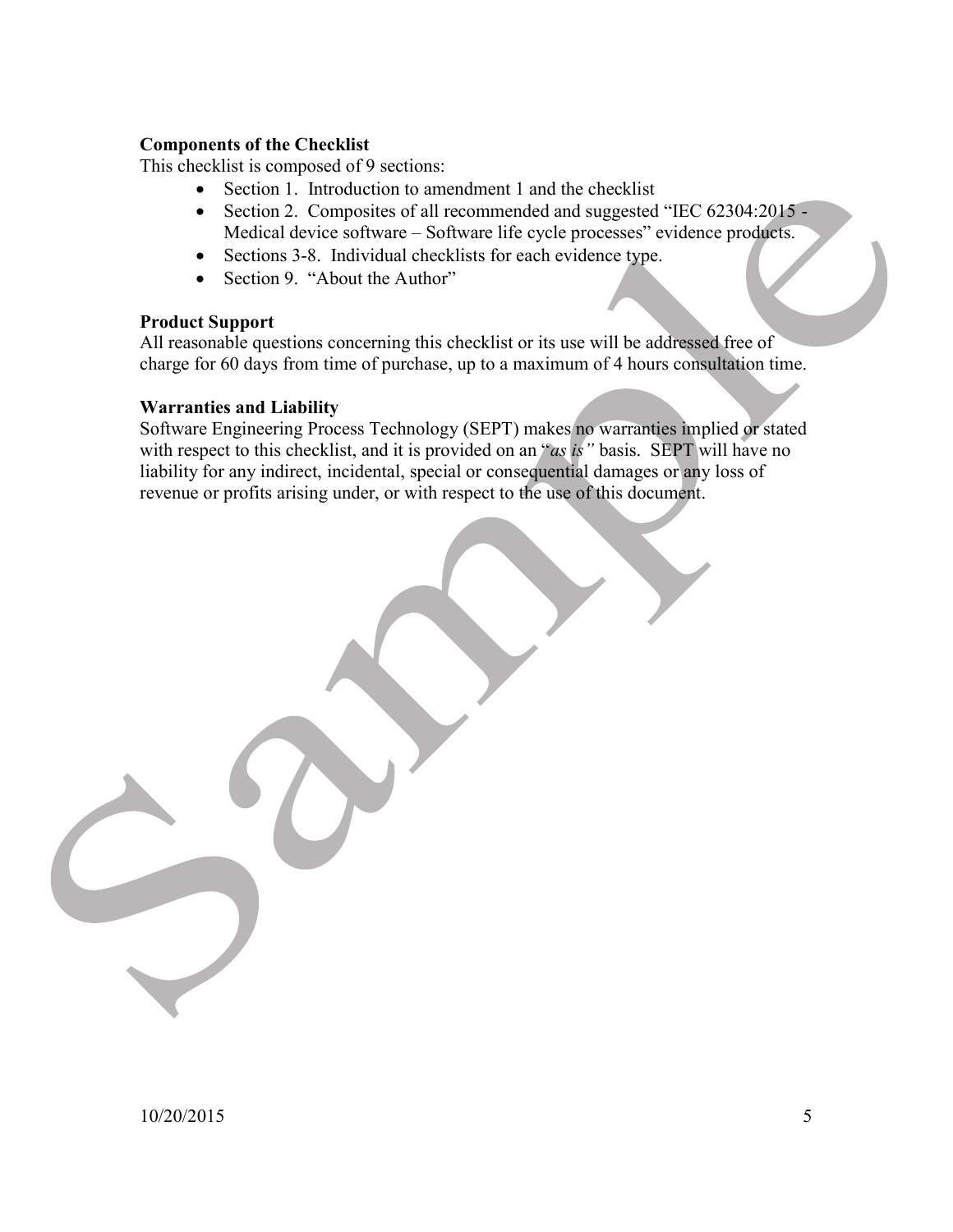Section 2 IEC 62304:2015 Evidence Products Checklist By Clause

| <b>IEC 62304:2015 Clause Number,</b> | Procedures             | Plans                  | Records                | Documents     | <b>Audits and</b>       |
|--------------------------------------|------------------------|------------------------|------------------------|---------------|-------------------------|
| <b>Name and Software Safety</b>      |                        |                        |                        |               | Reviews                 |
| <b>Classifications</b>               |                        |                        |                        |               |                         |
| 4 General requirements               |                        |                        |                        |               |                         |
| 4.1 Quality management system        | ISO 13485<br>l.        | ISO 13485<br>I۰        | ISO 13485<br>$\bullet$ | ISO 13485     | <b>ISO 13485</b><br>l.  |
| Class A, B, C                        | Requirements           | Requirements           | Requirements           | Requirements  | <b>Requirements</b>     |
|                                      | or Equivalent          | or Equivalent          | or Equivalent          | or Equivalent | or Equivalent           |
|                                      | for Procedures         | for Plans              | for Records            | for Documents | for Audits              |
|                                      |                        |                        |                        |               | ISO 13485               |
|                                      |                        |                        |                        |               | Requirements            |
|                                      |                        |                        |                        |               | or Equivalent           |
|                                      |                        |                        |                        |               | for Reviews             |
| 4.2 Risk Management                  | ISO 14971<br>$\bullet$ | ISO 14971<br>$\bullet$ | ISO 14971<br>$\bullet$ | ISO 14971     | <b>ISO 14971</b><br>le. |
| Class $A, B, C$                      | Requirements           | Requirements           | Requirements           | Requirements  | <b>Requirements</b>     |
|                                      | for Procedures         | for Plans              | for Records            | for Documents | for Audits*             |
|                                      |                        |                        |                        |               | ISO 14971<br>l o        |
|                                      |                        |                        |                        |               | Requirements            |
|                                      |                        |                        |                        |               | for Reviews*            |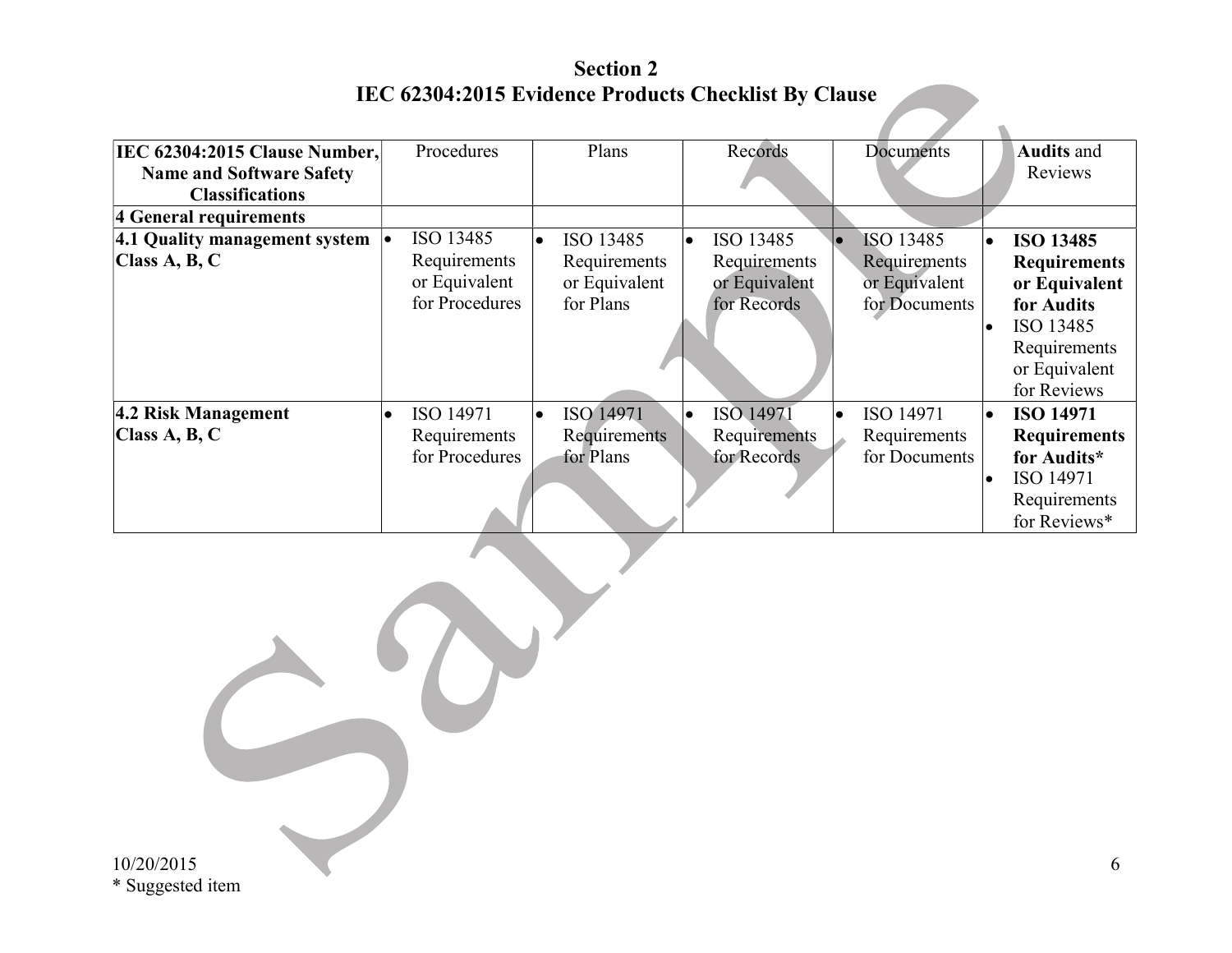Section 2 IEC 62304:2015 Evidence Products Checklist By Clause

| <b>IEC 62304:2015 Clause Number,</b>                     | Procedures               | Plans | Records             | Documents            | <b>Audits and</b>    |
|----------------------------------------------------------|--------------------------|-------|---------------------|----------------------|----------------------|
| <b>Name and Software Safety</b>                          |                          |       |                     |                      | Reviews              |
| <b>Classifications</b>                                   |                          |       |                     |                      |                      |
| 4.3 Software safety classification $\vert \bullet \vert$ | Assignment of            |       | Software            | Risk<br>le.          | <b>Risk</b>          |
| Class A, B, C                                            | Software                 |       | <b>Safety Class</b> | Management           | Management           |
|                                                          | <b>Safety Class</b>      |       | Records*            | <b>File Document</b> | File Document        |
|                                                          | Procedure                |       |                     | Software             | Review*              |
|                                                          | <b>Risk</b><br>$\bullet$ |       |                     | <b>Safety Class</b>  | Software Safety      |
|                                                          | Management               |       |                     | Document             | Class                |
|                                                          | File Document            |       |                     |                      | Document             |
|                                                          | Procedure*               |       |                     |                      | Review*              |
|                                                          | Software                 |       |                     |                      | Software Safety      |
|                                                          | <b>Safety Class</b>      |       |                     |                      | <b>Class Records</b> |
|                                                          | Document                 |       |                     |                      | Review*              |
|                                                          | Procedure*               |       |                     |                      |                      |
| 4.4 Legacy Software                                      |                          |       |                     |                      |                      |
| $4.4.1$ General                                          |                          |       |                     |                      |                      |

10/20/2015 \* Suggested item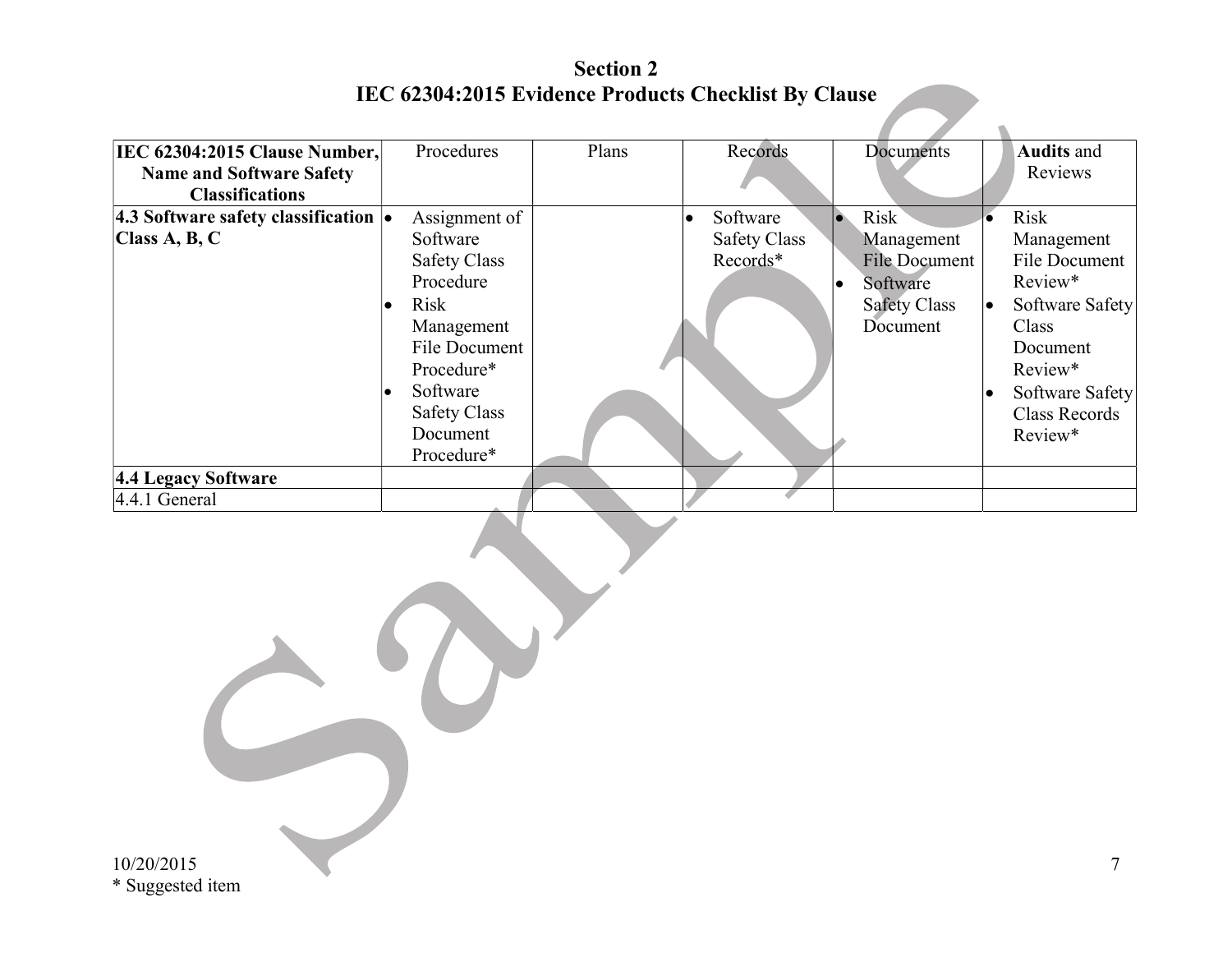Section 2 IEC 62304:2015 Evidence Products Checklist By Clause

| <b>IEC 62304:2015 Clause Number,</b><br><b>Name and Software Safety</b><br><b>Classifications</b> | Procedures                                                                                                                                                                                                              | Plans                       | Records                                         | Documents | <b>Audits and</b><br>Reviews   |
|---------------------------------------------------------------------------------------------------|-------------------------------------------------------------------------------------------------------------------------------------------------------------------------------------------------------------------------|-----------------------------|-------------------------------------------------|-----------|--------------------------------|
| 4.4.2 Risk Management Activities  .<br>Class A, B, C                                              | Assessing Any<br>Feedback on<br>the Use of<br>Legacy<br>Software<br>Procedure*<br>Performing<br><b>Risk</b><br>Management<br>Activity<br>Associated<br>With the<br>Continued Use<br>of Legacy<br>Software<br>Procedure* |                             |                                                 |           |                                |
| 4.4.3 Gap analysis<br>Class $A, B, C$                                                             | Gap Analysis<br>$\bullet$<br>of Legacy                                                                                                                                                                                  |                             | Software<br>$\bullet$<br><b>System Test</b>     |           |                                |
|                                                                                                   | Software<br><b>Versus Using</b><br>Other<br>Available<br>Software<br>Procedure*                                                                                                                                         |                             | (Associated<br>with Gap<br>Analysis)<br>Records |           |                                |
| 4.4.4 Gap closure activities                                                                      | Closure of All<br>$\bullet$                                                                                                                                                                                             | Closure of All<br>$\bullet$ |                                                 |           | Closure of All<br>$\bullet$    |
| Class A, B, C                                                                                     | Gap Activities<br>Plan<br>Procedure*                                                                                                                                                                                    | Gap Activities<br>Plan      |                                                 |           | Gap Activities<br>Plan Review* |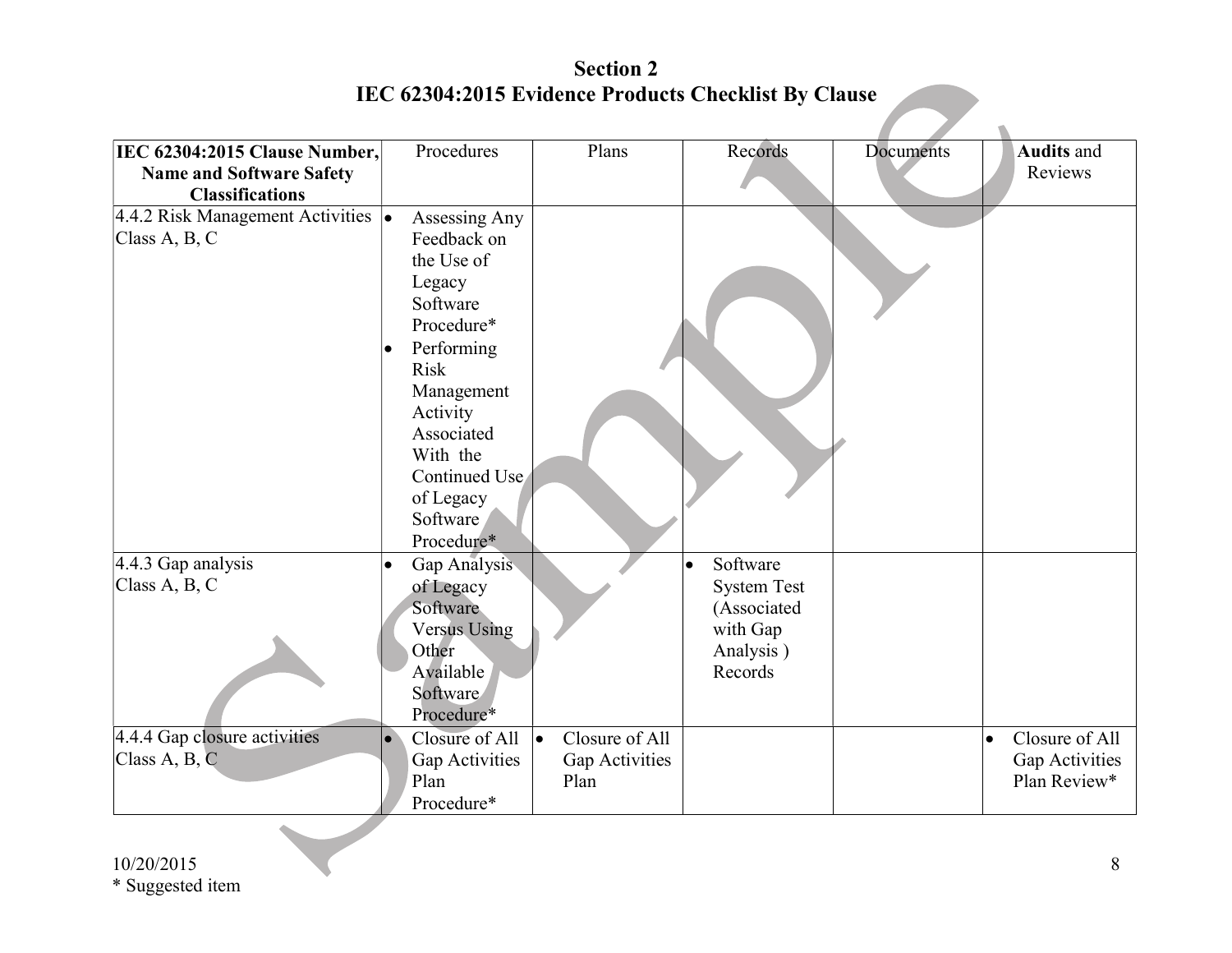Section 2 IEC 62304:2015 Evidence Products Checklist By Clause

| IEC 62304:2015 Clause Number,<br><b>Name and Software Safety</b> | Procedures                                                                                          | Plans                                                                                       | Records                                                                 | Documents                           | <b>Audits and</b><br>Reviews                                                                  |
|------------------------------------------------------------------|-----------------------------------------------------------------------------------------------------|---------------------------------------------------------------------------------------------|-------------------------------------------------------------------------|-------------------------------------|-----------------------------------------------------------------------------------------------|
| <b>Classifications</b>                                           |                                                                                                     |                                                                                             |                                                                         |                                     |                                                                                               |
| 4.4.5 Rationale for use of Legacy<br>Software<br>Class A, B, C   | Legacy<br>l o<br>Software<br>Documentation<br>Procedure*                                            |                                                                                             | Rational For<br>$\bullet$<br>the Continued<br>Use of Legacy<br>Software | Legacy<br>Software<br>Documentation | Legacy<br>$\bullet$<br>Software<br>Documentation<br>Review*                                   |
| 5 Software development process                                   |                                                                                                     |                                                                                             | Record                                                                  |                                     |                                                                                               |
| 5.1 Software development<br>planning                             |                                                                                                     |                                                                                             |                                                                         |                                     |                                                                                               |
| 5.1.1 Software development plan<br>Class A, B, C                 | Software<br>l o<br>Development<br>Plan<br>Procedure*<br>System<br>Development<br>Plan<br>Procedure* | Software<br>$\bullet$<br>Development<br>Plan<br>System<br>$\bullet$<br>Development<br>Plan* |                                                                         |                                     | Software<br>Development<br>Plan Review*<br>System<br>$\bullet$<br>Development<br>Plan Review* |
| 5.1.2 Keep software development<br>plan updated<br>Class A, B, C |                                                                                                     |                                                                                             | Software<br>$\bullet$<br>Development<br>Plan Update<br>Records          |                                     | Software Plan<br>Update Records<br>Review*                                                    |

 $\mathcal{L}$